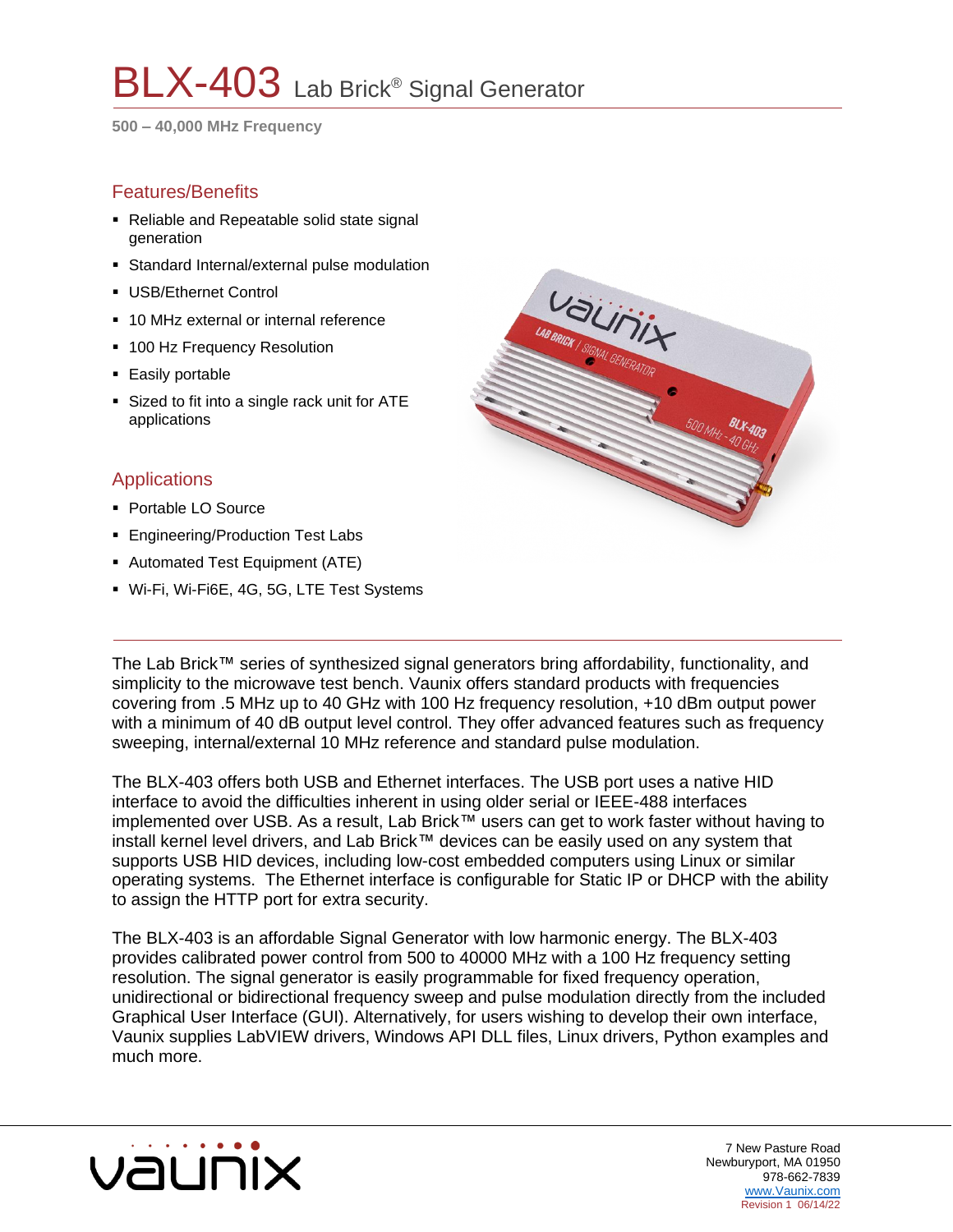## **BLX-403 Specifications**

| <b>Parameter</b>                            | <b>Test Conditions</b>                 | Min                                                        | Typ                                    | <b>Max</b> |
|---------------------------------------------|----------------------------------------|------------------------------------------------------------|----------------------------------------|------------|
| Frequency                                   | Range (MHz)                            | 500                                                        |                                        | 40,000     |
|                                             | Step Size (Hz)                         | 100                                                        |                                        |            |
|                                             | Accuracy/stability (ppm)               |                                                            |                                        | $+/- 2.0$  |
| Phase Noise (dBc/Hz)<br>@ 1/10/100/1000 kHz | @ 1 GHz                                |                                                            | -95/-100/-105/-130 -105/-110/-115/-140 |            |
|                                             | @10 GHz                                | $-80/-85/-90/-120$                                         | -85/-90/-100/-130                      |            |
|                                             | @ 40 GHz                               | $-70/-75/-80/-110$                                         | -75/-80/-90/-120                       |            |
| <b>Output Power</b>                         | Standard (dBm)                         |                                                            | $+10$                                  |            |
|                                             | Optional (dBm)                         |                                                            | $+20$                                  |            |
|                                             | Control Range (dB)                     | 40                                                         | 45                                     |            |
|                                             | Step Size (dB)                         |                                                            | 0.5                                    |            |
|                                             | Accuracy (dB)                          | $-2.5$                                                     | $+/-1$                                 | $+2.5$     |
| <b>Spurious</b>                             | Inband (dBc)                           | $-50$                                                      | $-70$                                  |            |
|                                             | Harmonics (dBc)                        |                                                            | $-35$                                  |            |
| <b>Switching Speed (ms)</b>                 |                                        |                                                            | 5                                      |            |
| <b>Internal/External Reference</b>          | Frequency (MHz)                        |                                                            | 10                                     |            |
|                                             | Input Level (Vpp)                      | 0.5                                                        | $\mathbf{1}$                           | 3          |
| <b>Pulse Modulation</b>                     | Pulse Width (ns)                       | 100                                                        |                                        |            |
|                                             | Pulse Repitition Rate (ns)             | 200                                                        |                                        |            |
|                                             | Pulse Depth (dB)                       | 35                                                         | 45                                     |            |
| <b>VSWR</b>                                 |                                        |                                                            | 2.0:1                                  |            |
| <b>Power Requirements</b>                   |                                        | 12 VDC 800 mA                                              |                                        |            |
| Environmental                               | <b>Operating Temperature</b>           | 0 °C to +50 °C                                             |                                        |            |
|                                             | Relative Humidity (non-<br>condensing) | < 95%                                                      |                                        |            |
| <b>Physical Connections</b>                 | Power                                  | 2.5mmx2.1mm                                                |                                        |            |
|                                             | Control                                | USB/Ethernet                                               |                                        |            |
|                                             | <b>RF Connector</b>                    | 2.92mm - female                                            |                                        |            |
|                                             | Reference                              | SMA - female                                               |                                        |            |
|                                             | <b>Pulse Modulation</b>                | SMA - female                                               |                                        |            |
| <b>Mechanical</b>                           | Size                                   | 6.5 x 3.64 x 1.0 inches<br>165.1 x 92.5 x 25.4 millimeters |                                        |            |
|                                             | Weight                                 | 1.7 pounds<br>0.77 kilograms                               |                                        |            |

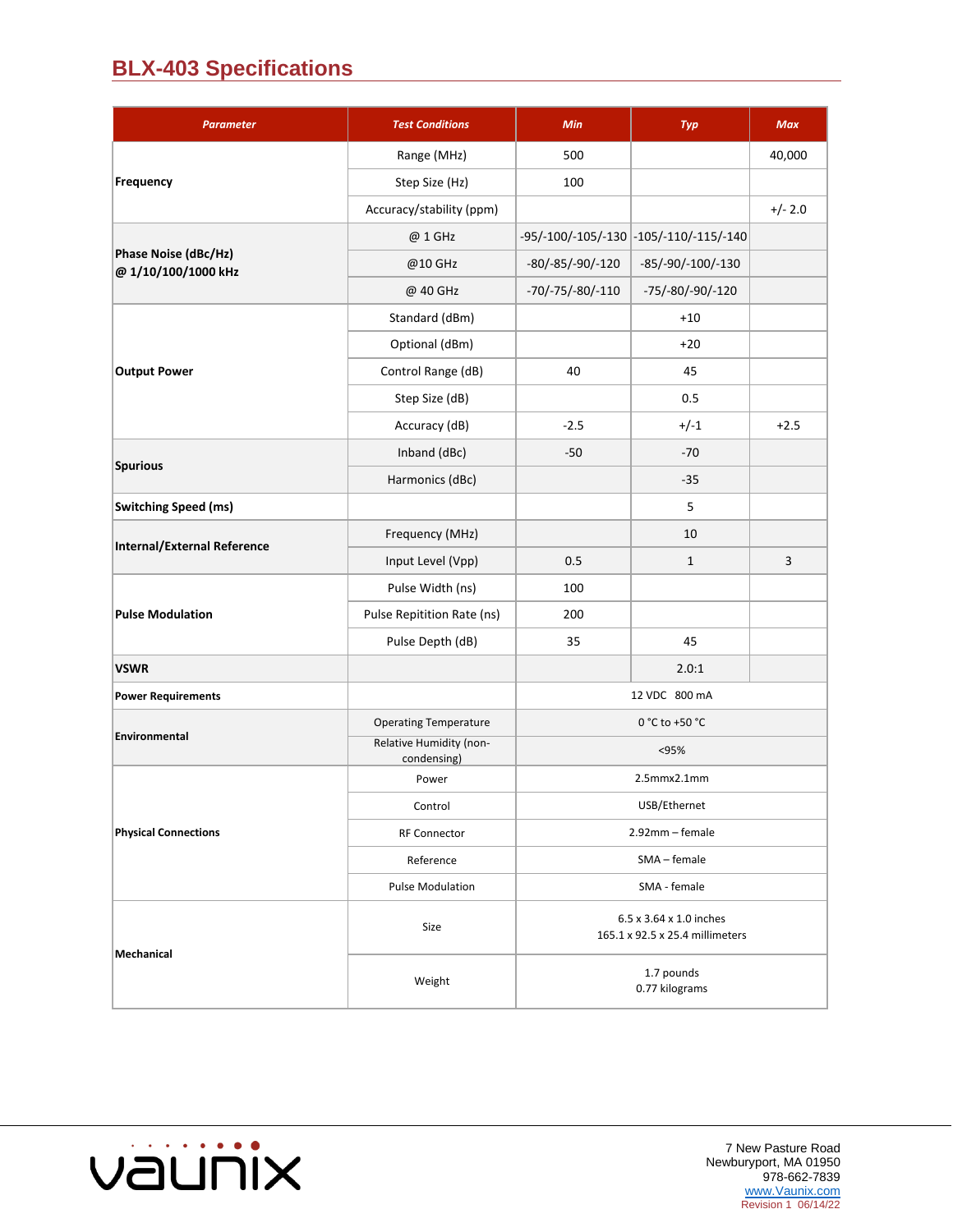### **BLX-403 Performance Plots**